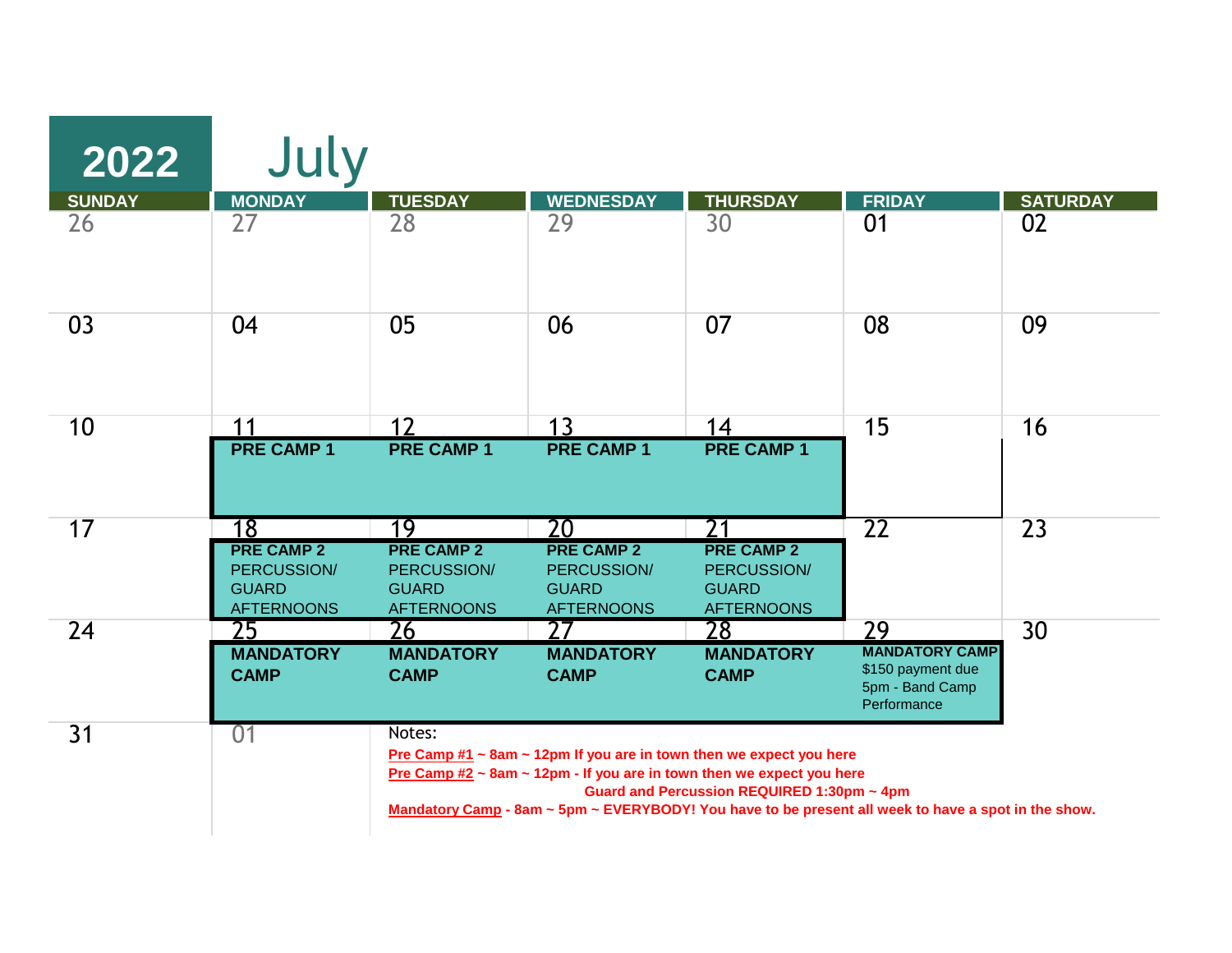| 2022            | <b>August</b>        |                                                   |                            |                                                   |                                                     |                 |
|-----------------|----------------------|---------------------------------------------------|----------------------------|---------------------------------------------------|-----------------------------------------------------|-----------------|
| <b>SUNDAY</b>   | <b>MONDAY</b>        | <b>TUESDAY</b>                                    | <b>WEDNESDAY</b>           | <b>THURSDAY</b>                                   | <b>FRIDAY</b>                                       | <b>SATURDAY</b> |
| 31              | 01                   | 02<br>Teacher<br>Inservice                        | 03<br>Teacher<br>Inservice | 04<br>Teacher<br>Inservice                        | 05<br>1/2 FOR STAFF<br>AND STUDENTS                 | 06              |
| 07              | 08<br>FIRST FULL DAY | 09<br><b>BAND</b><br><b>PRACTICE</b><br>3:50-5:30 | 10                         | 11<br><b>BAND</b><br><b>PRACTICE</b><br>3:50-5:30 | 12                                                  | 13              |
| 14              | 15                   | 16<br><b>BAND</b><br><b>PRACTICE</b><br>3:50-5:30 | 17                         | 18<br><b>BAND</b><br><b>PRACTICE</b><br>3:50-5:30 | 19<br><b>Away Football</b><br><b>Vs. Notre Dame</b> | 20              |
| $\overline{21}$ | $\overline{22}$      | 23<br><b>BAND</b><br><b>PRACTICE</b><br>3:50-5:30 | 24                         | 25<br><b>BAND</b><br><b>PRACTICE</b><br>3:50-5:30 | 26<br><b>Away Football</b><br><b>Vs. Bradley</b>    | $\overline{27}$ |
| 28              | 29                   | 30<br><b>BAND</b><br><b>PRACTICE</b><br>3:50-5:30 | $\overline{31}$            | 01                                                | 02                                                  | 03              |
| 04              | 0 <sub>5</sub>       | Notes:                                            |                            |                                                   |                                                     |                 |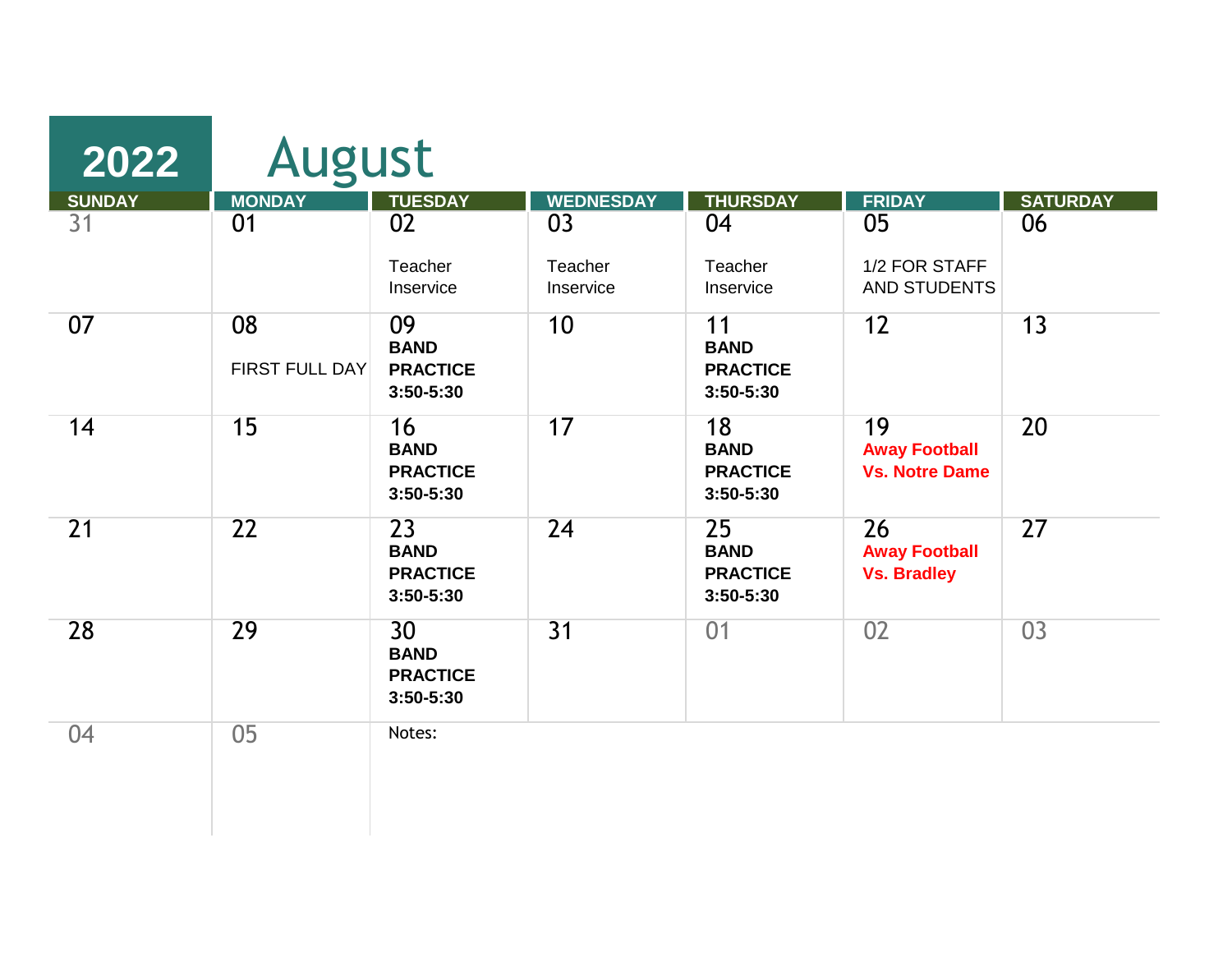| 2022          | September                                  |                                                   |                  |                                                   |                                                                                                                                                    |                                      |  |
|---------------|--------------------------------------------|---------------------------------------------------|------------------|---------------------------------------------------|----------------------------------------------------------------------------------------------------------------------------------------------------|--------------------------------------|--|
| <b>SUNDAY</b> | <b>MONDAY</b>                              | <b>TUESDAY</b>                                    | <b>WEDNESDAY</b> | <b>THURSDAY</b>                                   | <b>FRIDAY</b>                                                                                                                                      | <b>SATURDAY</b>                      |  |
| 28            | 29                                         | 30                                                | 31               | 01<br><b>BAND</b><br><b>PRACTICE</b><br>3:50-5:30 | 02<br><b>Away Football</b><br><b>Vs. Ooltewah</b>                                                                                                  | 03                                   |  |
| 04            | 05<br><b>LABOR DAY</b><br><b>NO SCHOOL</b> | 06<br><b>BAND</b><br><b>PRACTICE</b><br>3:50-5:30 | 07               | 08<br><b>BAND</b><br><b>PRACTICE</b><br>3:50-5:30 | 09<br><b>Home Football</b><br><b>Vs. Knox Carter</b>                                                                                               | 10                                   |  |
| 11            | 12                                         | 13                                                | 14               | 15                                                | 16<br><b>Home Football</b><br>Vs. Smith Co.                                                                                                        | 17                                   |  |
|               |                                            | <b>BAND</b><br><b>PRACTICE</b><br>3:50-5:30       |                  | <b>BAND</b><br><b>PRACTICE</b><br>$3:50 - 5:30$   |                                                                                                                                                    | <b>CONTEST DAY</b><br><b>ALL DAY</b> |  |
| 18            | 19                                         | 20                                                | $\overline{21}$  | 22                                                | 23<br><b>Home Football</b><br><b>Vs. Cleveland</b>                                                                                                 | 24                                   |  |
|               |                                            | <b>BAND</b><br><b>PRACTICE</b><br>3:50-5:30       |                  | <b>BAND</b><br><b>PRACTICE</b><br>3:50-5:30       |                                                                                                                                                    | <b>CONTEST DAY</b><br><b>ALL DAY</b> |  |
| 25            | 26                                         | 27<br><b>BAND</b><br><b>PRACTICE</b><br>3:50-5:30 | 28               | 29<br><b>BAND</b><br><b>PRACTICE</b><br>3:50-5:30 | 30 <sup>°</sup><br><b>Away Football</b><br>Vs. Rhea Co.                                                                                            | 01                                   |  |
| 02            | 03                                         | Notes:                                            |                  |                                                   | September 17 - ALL DAY BAND - Please do not schedule events on this day<br>September 24 - ALL DAY BAND - Please do not schedule events on this day |                                      |  |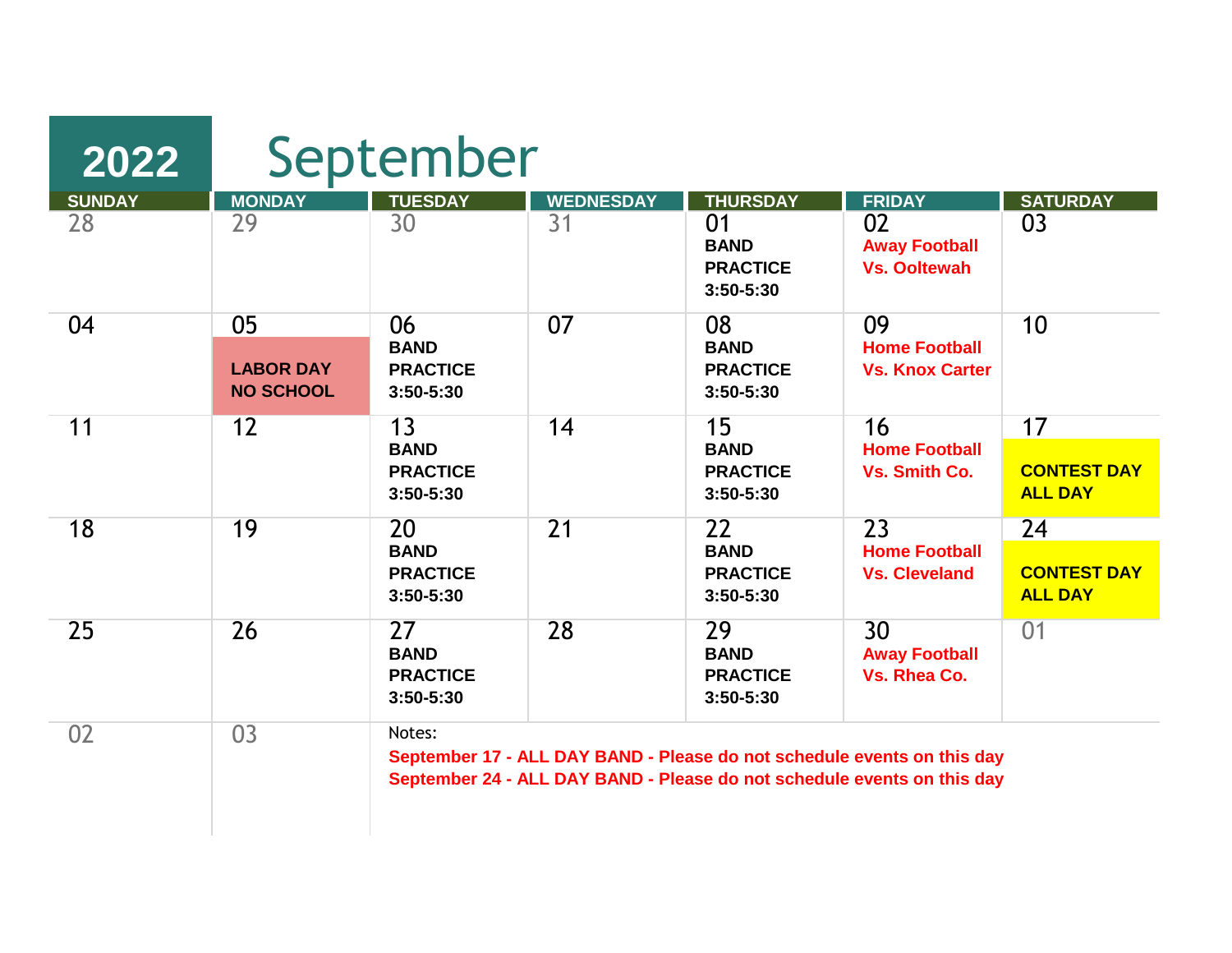| 2022          | October                               |                                                   |                                       |                                                                                                                                                |                                                            |                                      |  |
|---------------|---------------------------------------|---------------------------------------------------|---------------------------------------|------------------------------------------------------------------------------------------------------------------------------------------------|------------------------------------------------------------|--------------------------------------|--|
| <b>SUNDAY</b> | <b>MONDAY</b>                         | <b>TUESDAY</b>                                    | <b>WEDNESDAY</b>                      | <b>THURSDAY</b>                                                                                                                                | <b>FRIDAY</b>                                              | <b>SATURDAY</b>                      |  |
| 25            | 26                                    | 27                                                | 28                                    | 29                                                                                                                                             | 30                                                         | 01                                   |  |
| 02            | 03                                    | 04                                                | 05                                    | 06                                                                                                                                             | 07                                                         | 08                                   |  |
|               | <b>FALL BREAK</b><br><b>NO SCHOOL</b> | <b>FALL BREAK</b><br><b>NO SCHOOL</b>             | <b>FALL BREAK</b><br><b>NO SCHOOL</b> | <b>FALL BREAK</b><br><b>NO SCHOOL</b>                                                                                                          | <b>FALL BREAK</b><br><b>NO SCHOOL</b><br><b>NO GAME!!!</b> |                                      |  |
| 09            | 10                                    | 11<br><b>BAND</b><br><b>PRACTICE</b><br>3:50-5:30 | 12                                    | 13<br><b>BAND</b><br><b>PRACTICE</b><br>3:50-5:30                                                                                              | 14<br><b>Away Football</b><br><b>Vs. McMinn Co.</b>        | 15                                   |  |
| 16            | 17                                    | 18                                                | 19                                    | 20                                                                                                                                             | 21                                                         | 22                                   |  |
|               |                                       | <b>BAND</b><br><b>PRACTICE</b><br>3:50-5:30       |                                       | <b>BAND</b><br><b>PRACTICE</b><br>3:50-5:30                                                                                                    | <b>Home Football</b><br><b>Vs. Upperman</b>                | <b>CONTEST DAY</b><br><b>ALL DAY</b> |  |
| 23            | 24                                    | 25                                                | 26                                    | 27                                                                                                                                             | 28                                                         | 29                                   |  |
|               |                                       | <b>BAND</b><br><b>PRACTICE</b><br>3:50-5:30       |                                       | <b>Home Football</b><br><b>Vs. Howard</b>                                                                                                      |                                                            | <b>CONTEST DAY</b><br><b>ALL DAY</b> |  |
| 30            | $\overline{31}$                       | Notes:                                            |                                       | October 22 - ALL DAY BAND - Please do not schedule events on this day<br>October 29 - ALL DAY BAND - Please do not schedule events on this day |                                                            |                                      |  |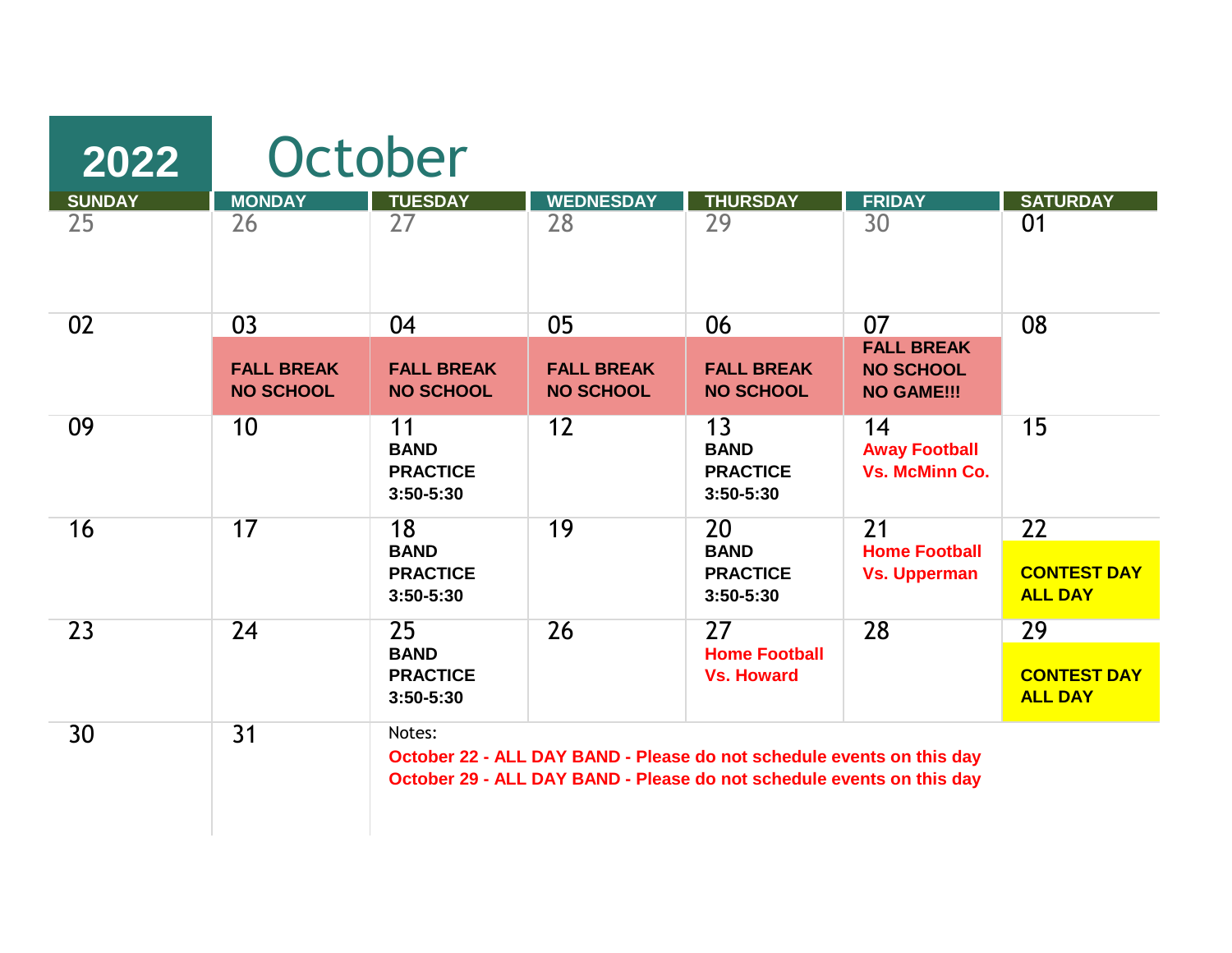| 2022          |                                                                            | November                                                      |                                                               |                                                               |                                                               |                 |  |
|---------------|----------------------------------------------------------------------------|---------------------------------------------------------------|---------------------------------------------------------------|---------------------------------------------------------------|---------------------------------------------------------------|-----------------|--|
| <b>SUNDAY</b> | <b>MONDAY</b>                                                              | <b>TUESDAY</b>                                                | <b>WEDNESDAY</b>                                              | <b>THURSDAY</b>                                               | <b>FRIDAY</b>                                                 | <b>SATURDAY</b> |  |
| 30            | $\overline{31}$                                                            | 01                                                            | 02                                                            | 03                                                            | 04<br><b>Football</b><br><b>Playoff Game</b><br><b>TBA</b>    | 05              |  |
| 06            | 07                                                                         | 08                                                            | 09                                                            | 10                                                            | 11                                                            | 12              |  |
| 13            | 14                                                                         | 15                                                            | 16                                                            | 17                                                            | 18                                                            | 19              |  |
| 20            | $\overline{21}$<br><b>THANKSGIVING</b><br><b>BREAK</b><br><b>NO SCHOOL</b> | 22<br><b>THANKSGIVING</b><br><b>BREAK</b><br><b>NO SCHOOL</b> | 23<br><b>THANKSGIVING</b><br><b>BREAK</b><br><b>NO SCHOOL</b> | 24<br><b>THANKSGIVING</b><br><b>BREAK</b><br><b>NO SCHOOL</b> | 25<br><b>THANKSGIVING</b><br><b>BREAK</b><br><b>NO SCHOOL</b> | 26              |  |
| 27            | 28                                                                         | 29                                                            | 30                                                            | 01                                                            | 02                                                            | 03              |  |
| 04            | 05                                                                         | Notes:                                                        |                                                               |                                                               |                                                               |                 |  |